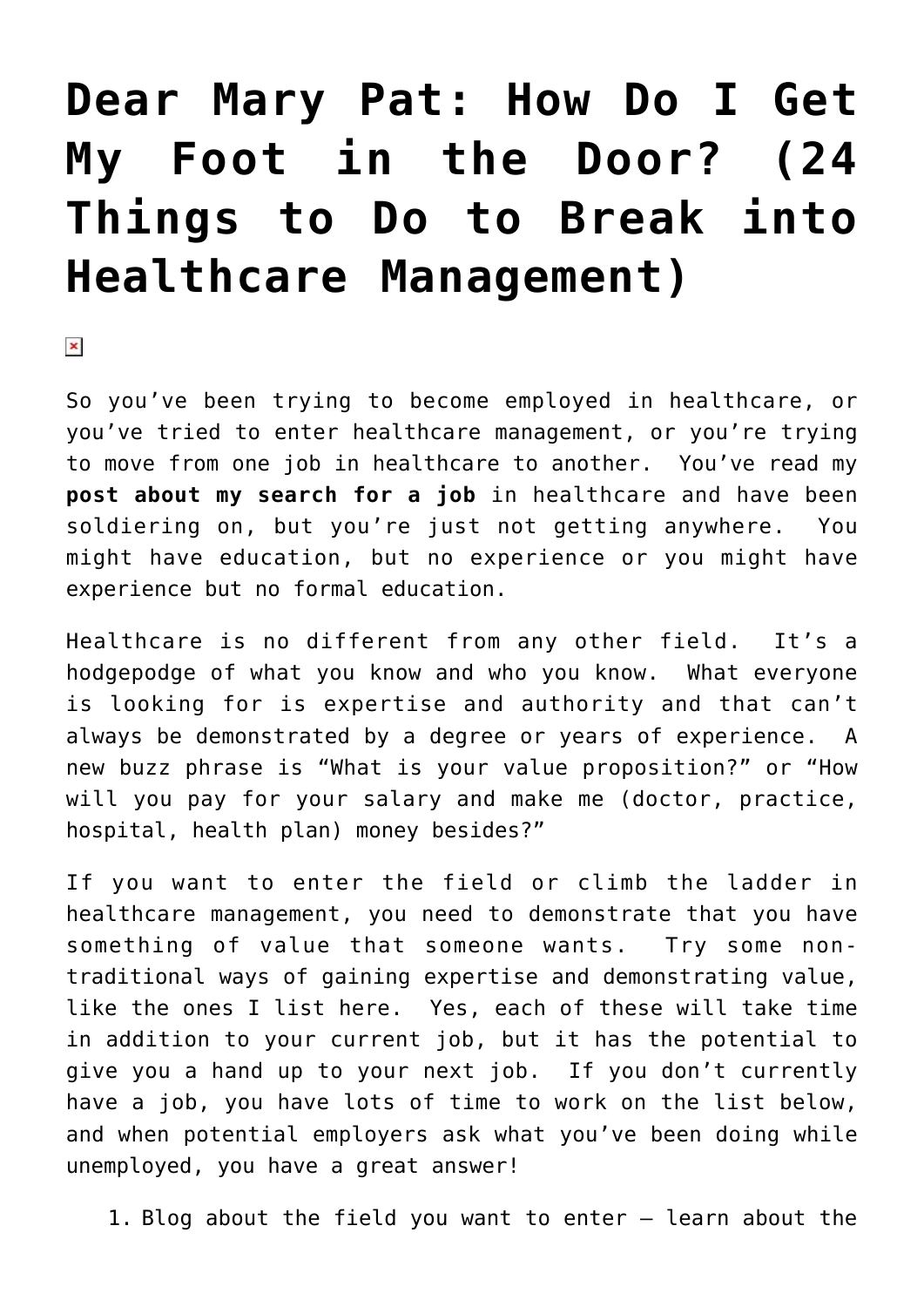field and write about it.

- 2. Write about being in the middle of a transitional field and your experiences along the way – if you're a compelling writer, I'll publish it as a series on my blog!
- 3. Create a site of resources for others that already do what you want to do.
- 4. Interview others in the field you want to enter and publish the interviews.
- 5. Ask people if you can shadow them for one day or a half day to understand what they do to see if you're on the right track (who would say "no"? I wouldn't.)
- 6. If you haven't used voice recognition, invest in a basic copy of Dragon and learn it inside and out.
- 7. Learn how electronic health records (EHRs) work. If you've never used one, gain experience by finding someone who has one and volunteer your time to write a user's guide for them, or to use their user's guide and critique it for them. Do that for as many different EHRs as you can find.
- 8. Think creatively about jobs in a department you want to be in, just not in the job you want to be in  $-$  call temp agencies, computer schools, software companies, any healthcare entity going through a conversion, etc.
- 9. Tell everyone (if you're free to talk about it) what you're looking for – you never know who might help you find it.
- 10. Volunteer to do an informal project for someone in the field – some topic they need information about but never have the time to do.
- 11. Join the **[American College of Medical Practice Executives](http://www.mgma.com/pd/default.aspx?id=26028)** (ACMPE) and pursue board certification and become a Fellow in the college. These credentials are quickly becoming the standard in the field.
- 12. Get a Google Health account and learn how to use it inside and out.
- 13. Get a Microsoft Health Vault account and learn how to